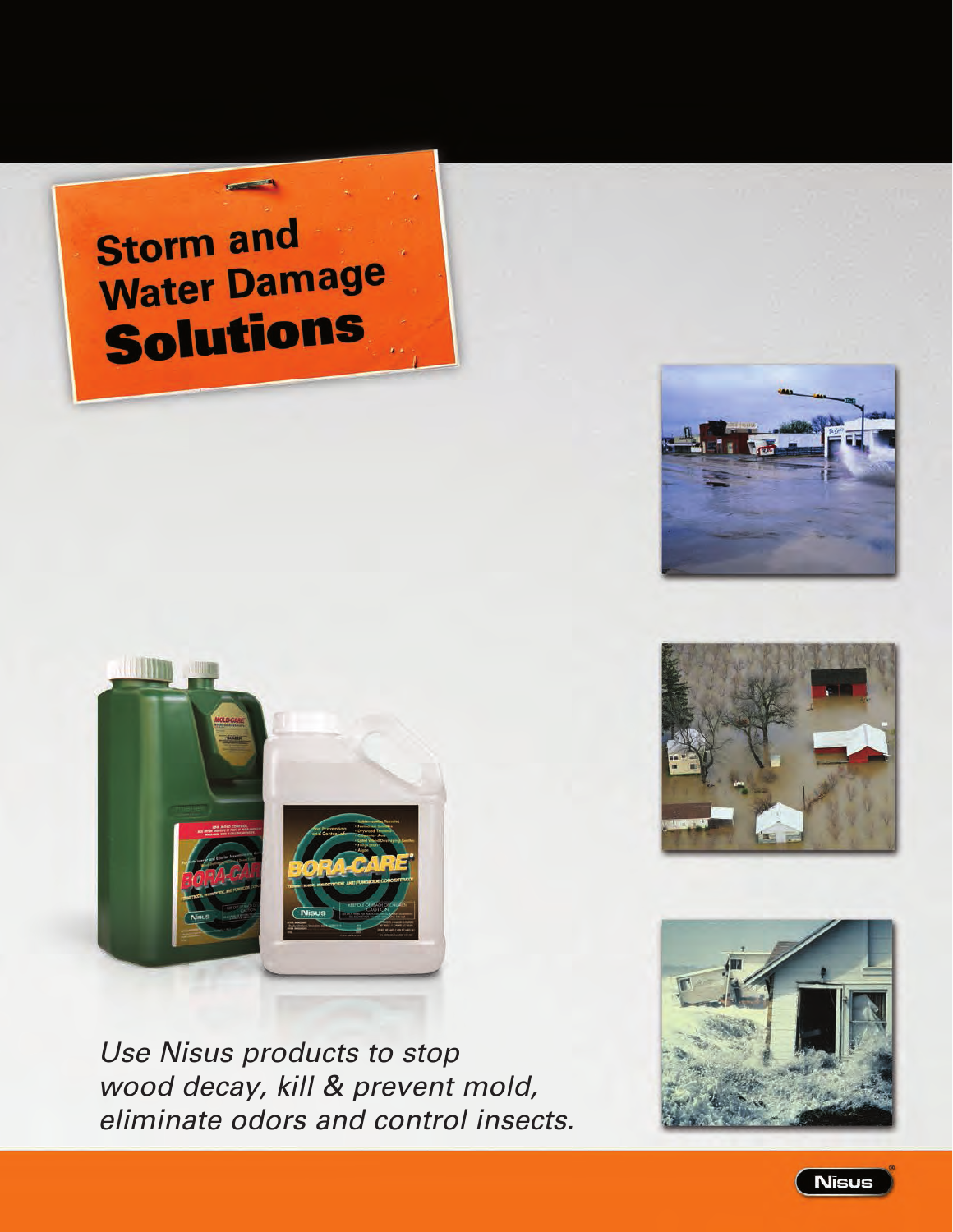



#### STEP 1

**Become certified in Nisus' Mold-Care program.**

#### STEP 2 STEP 2

**Remove all wet and unsalvageable building material from the site.**

#### STEP 3 STEP 3

**Completely dry the remaining affected areas.**

#### STEP 4 STEP 4

**Spray Bora-Care with Mold-Care according to the label application directions on all structural wood and cellulosic building materials, including sheet rock. Allow to dry before rebuilding.**

## BORA-CARE® WITH MOLD-CARE®

The Perfect Solution to Water Damage When Mold Is Present.

Mold fungi and decay fungi can be serious problems for any structure that has been damaged by water.

Decay fungi can literally destroy the materials on which they grow. In addition to property damage, mold can also cause environmental and health problems. The active ingredient in



disinfectant like that used to sanitize restaurants and hospitals. This

disinfectant has been formulated by Nisus to be used with Bora-Care for even greater p e r f o r m a n c e against other wood destroying o r g a n i s m s ,

including termites

(subterranean, Formosan, drywood), carpenter ants and wood boring beetles.

Mold-Care is a powerful industrial

**Nisus Corporation specifically advises all parties that mold will continue to grow in conducive conditions. Since Nisus Corporation cannot control such conducive conditions, Nisus Corporation shall not be liable for any liabilities, claims, damages or the like in any way related to or arising in connection with the occurrence or presence of mold.**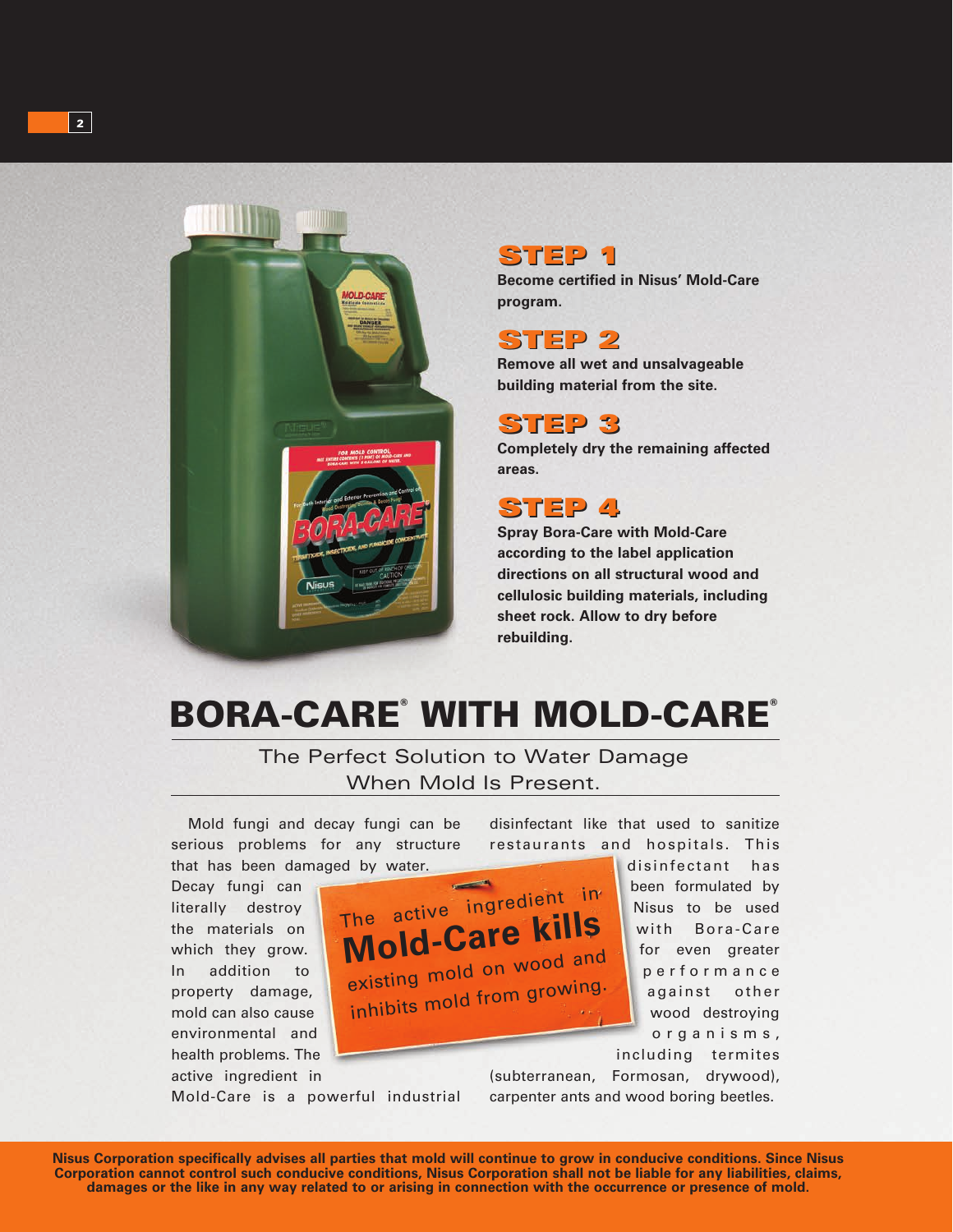### PROVIDES PROTECTION.

#### Kills and Prevents Mold, Algae, Termites, Carpenter Ants and Wood Boring Beetles.

Bora-Care with Mold-Care gives Pest Management Professionals (PMPs) the tools

needed to eliminate mold and provide protection for homes and businesses that have been damaged by water.

After all nonsalvageable building materials have been removed, Bora-Care



with Mold-Care is applied to all structural wood, providing longterm protection against mold, algae and wood destroying organisms such as decay fungi, subterranean termites, Formosan termites, drywood termites, carpenter ants and wood

boring beetles.



*Applying Bora-Care with Mold-Care to a water-damaged home will kill existing mold and prevent mold from reoccurring. Remember, nothing can stop mold from growing if the conducive conditions are not corrected.*

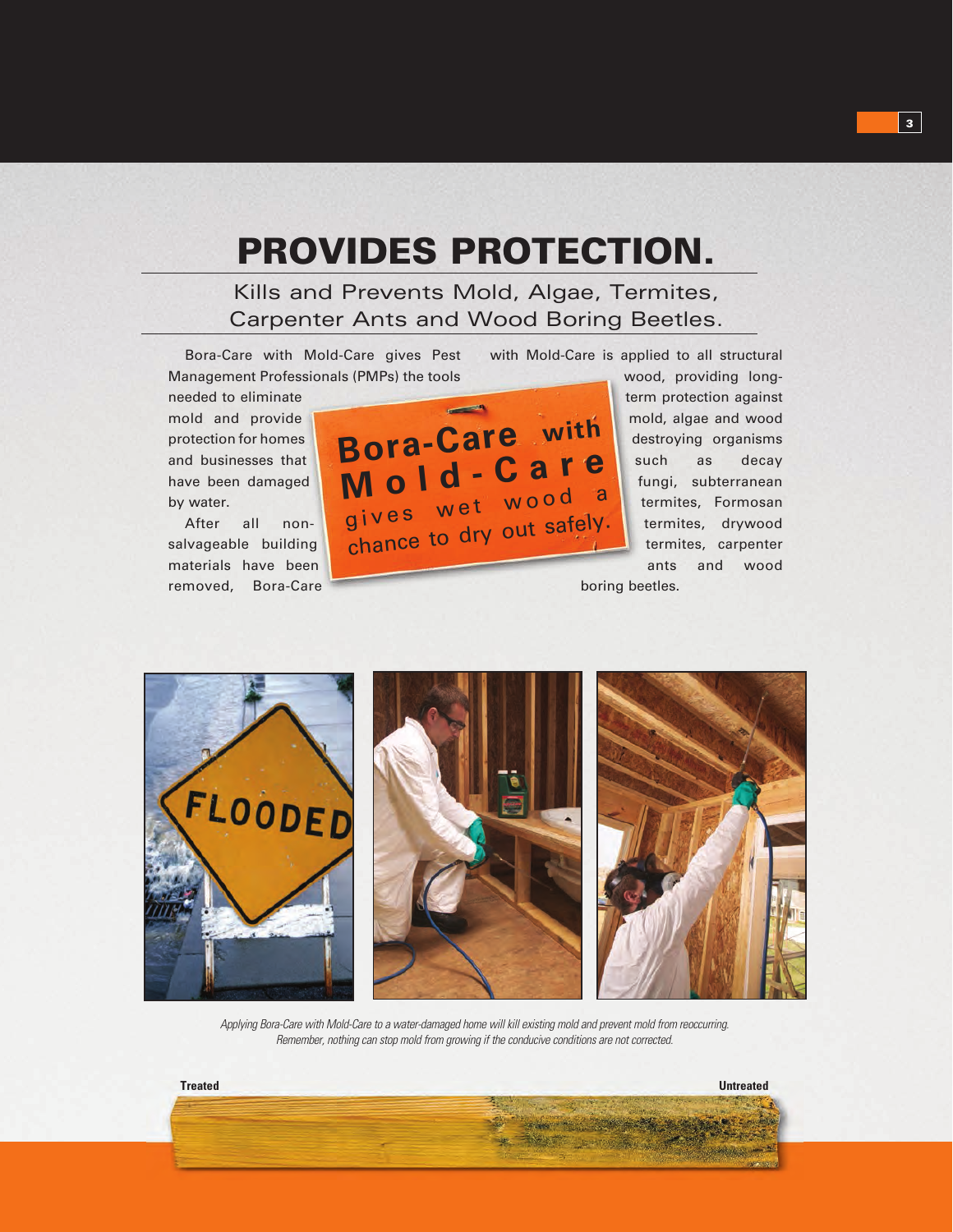



### STEP 1 STEP 1

**Remove all wet and unsalvageable building material from the site.**

STEP 2 STEP 2

**Completely dry the remaining affected areas.**



**Spray Bora-Care according to the label application directions on all structural wood and building material, including concrete, block walls, foundation penetrations and sheet rock. Allow to dry before rebuilding.**



*Under ideal conditions, Bora-Care penetrates wood over a 4-6 week period and remains for the life of the wood.*

### BORA-CARE®

#### Effective Wood Treatment Both Now and in the Future.

Bora-Care is a borate-based insecticide, termiticide and fungicide that is applied directly to wood by Pest Management Professionals (PMPs). Once applied, Bora-Care penetrates the wood and kills and prevents:

- Decay fungi (wet and dry rot)
- Algae
- Subterranean Termites
- Formosan Termites
- Drywood Termites
- Carpenter Ants
- Powderpost Beetles
- Anobiid Beetles
- Old House Borers
- Longhorned Beetles

Once all sheet rock has been removed and the home has been dried, professional pest management companies can apply Bora-Care to all structural wood and any other building material surfaces, which can include concrete, block walls, foundation penetrations, OSB, plywood and sheet rock.

When PMPs apply Bora-Care to structural wood, they are protecting the home both now and in the future because when Bora-Care treated wood gets wet, Bora-Care effectively stops wood decay until the wood has time to dry.

Bora-Care's patented glycol formula not only penetrates wood, but because the active ingredient, Disodium Octaborate Tetrahydrate (DOT), is a natural mineral salt, once it penetrates the wood, it remains for the life of the wood, protecting it against wood destroying organisms, including wood decay fungi, subterranean termites, Formosan termites, drywood termites, carpenter ants and wood boring beetles.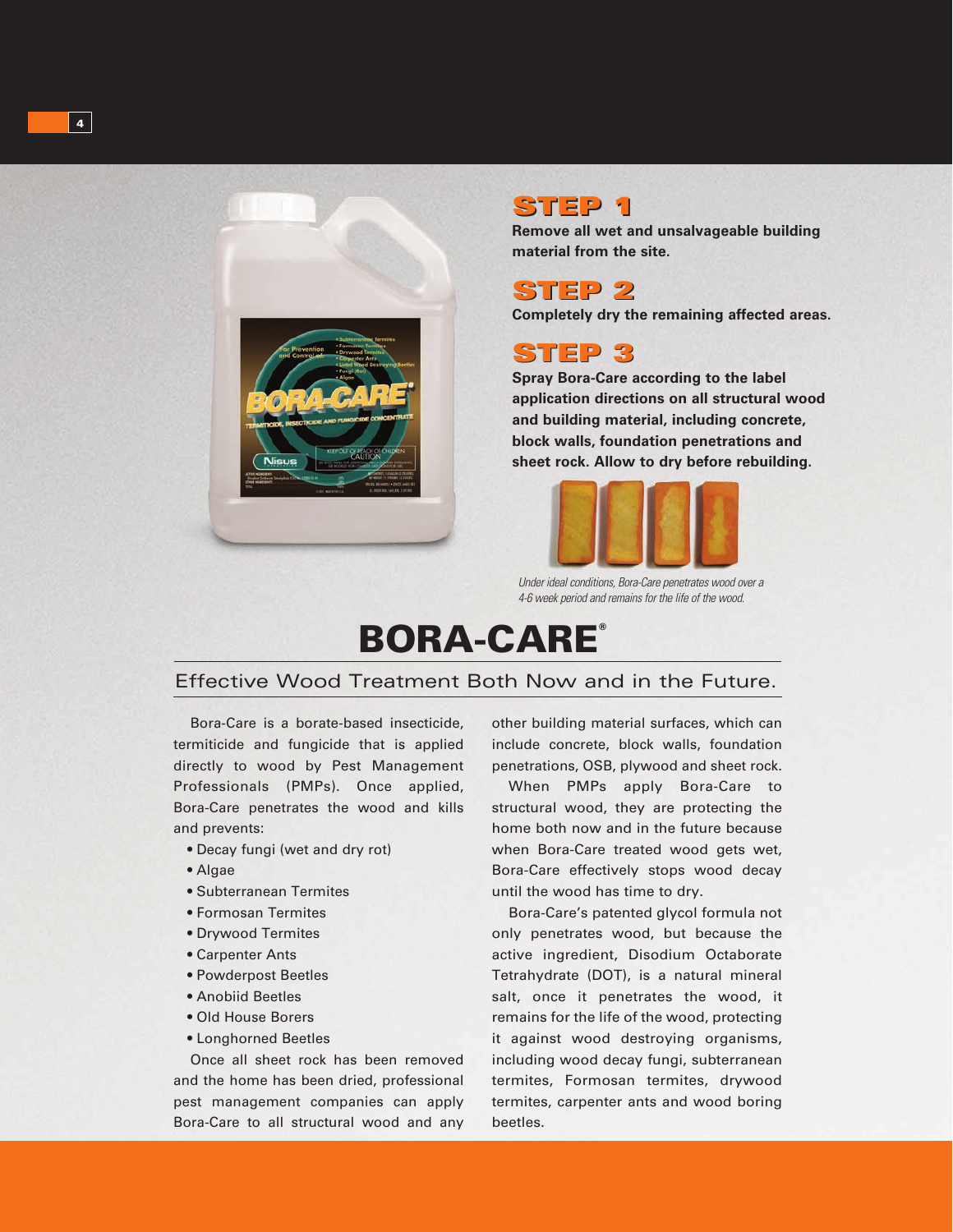## NISUS DSV™

#### Disinfectant, Sanitizer and Virucide.

Many times when flooding occurs, contaminated water is the result. Bacteria, viruses, mildew and fungus can create

serious health issues. Nisus DSV is a concentrated disinfectant, c l e a n e r , mildewstat, fungicide and sanitizer. When used

a c c o r d i n g



Avian Influenza, Hepatitis B & C and Hantavirus. One gallon of concentrate makes up to 64 gallons of solution. DSV is the

perfect solution

to label directions, DSV kills to disinfect areas so that reconstruction can begin.

a broad spectrum of viruses, bacteria, and fungi, including Influenza A, HIV, Herpes,

STEP 1

**Remove all wet, damaged material and debris.**

#### STEP 2

**Apply DSV in accordance to label directions.**

#### STEP 3 STEP 3

**Clean and rinse if appropriate, or allow to dry.**

### **Kills harmful germs, bacteria, fungi and viruses.\***

#### **VIRUSES**

TILL

Avian influenza A/Turkey/Wisconsin virus – ATCC VR-798 Avian influenza A virus – H5N1 Hantavirus Hepatitis B Virus – HBV Hepatitis C Virus – HCV Herpes Simplex Type1 virus – ATCC VR260 Herpes Simplex Type2 virus – ATCC VR734 HIV-1 – AIDS virus Human Coronavirus Influenza A/Brazil virus Influenza A H1N1 virus (Strain A/PR/8/34) – ATCC VR-1469 Respiratory syncytial virus Vaccinia virus

\*Use according to label directions.

### **FUNGI**

*Candida albicans (ATCC 10231) Trichophyton mentagrophytes –* ATCC 9533 (Athlete's foot fungus, a cause of ringworm)

#### **BACTERIA & GERMS**

*Burkholderia cepecia Campylobacter jejuni –*  ATCC 29428 *Corynebacterium ammoniagenes –*  ATCC 6871 *Enterobacter aerogenes –*  ATCC 13048 *Enterobacteriaciae –* with extended beta-lactamase resistance *Enterobacter cloacae Enterococcus faecalis –*  ATCC 19433 *Enterococcus faecium –* Vancomycin resistant

*Escherichia coli –* ATCC 11229 *Escherichia coli –* Antibiotic resistant *Escherichia coli 0157:H7 Klebsiella pneumoniae –* ATCC 13883 *Klebsiella pneumoniae –* (ATCC 4352) *Klebsiella pneumoniae –* Antibiotic resistant *Legionella pneumophila*

*Listeria monocytogenes –* ATCC 984 *Proteus mirabilis Proteus vulgaris Pseudomonas aeruginosa –*  ATCC 15442 *Pseudomonas aeruginosa – Antibiotic resistant Salmonella enterica –*  ATCC 10708 *Salmonella schottmuelleri –*  ATCC 8759 *Salmonella typhi –* ATCC 6539

*Serratia marcescens –* ATCC 43861 *Shigella dysenteriae –* ATCC 9361 *Shigella flexneri Shigella sonnei Staphylococcus aureus –* ATCC 6538 Community Acquired Methicillin Resistant *Staphylococcus aureus –*  CA MRSA *Staphylococcus aureus –* Methicillin resistant – ATCC 33591 *Staphylococcus epidermidis –*  Antibiotic resistant *Streptococcus pyogenes –*  **ATCC 19615** *Vibrio cholerae Xanthomonas axonopodis pv. Citri –*  Not for use in California *Xanthomonas campestris pv. Vesicatoria –* Not for use in California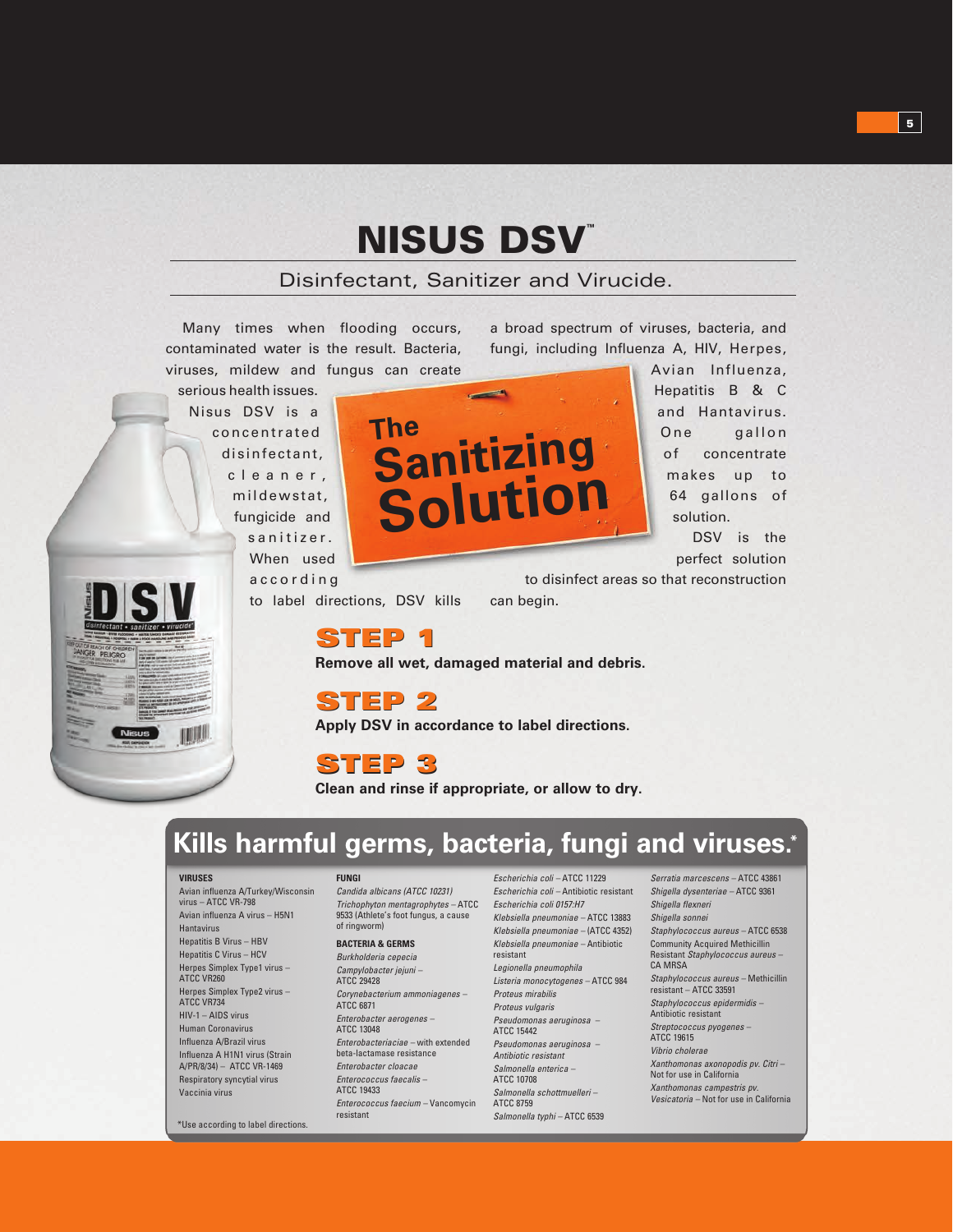

#### *Untreated*



### STEP 1 STEP 1

**Remove all wet and unsalvageable building material from the site.**

#### STEP 2 STEP 2

**Completely dry the remaining affected areas.**

STEP 3 STEP 3

**Spray Mold-Clean according to the label application directions on affected material. Reapply and brush if needed to remove stubborn stains.**

## **MOLD-CLEAN®**

#### Eliminates Mold and Mildew Stains.

Mold-Clean is the perfect cleaner to apply to remove mold and mildew stains prior to a Bora-Care or Bora-Care with Mold-Care application.



Mold-Clean will not prevent mold, but simply removes staining and discoloration. To kill and prevent mold, utilize Bora-Care with Mold-Care.

- Eliminates mold and mildew stains.
- Cleans and brightens weathered wood.
- Ready-to-use.
- Pleasantly scented.
- Contains special wetting agents and detergents.
- Penetrates deep into wood pores for thorough stain removal.
- Minimizes or eliminates scrubbing.
- Perfect for water damage on all building materials.
- Available for use by homeowners, contractors and professional pest management companies.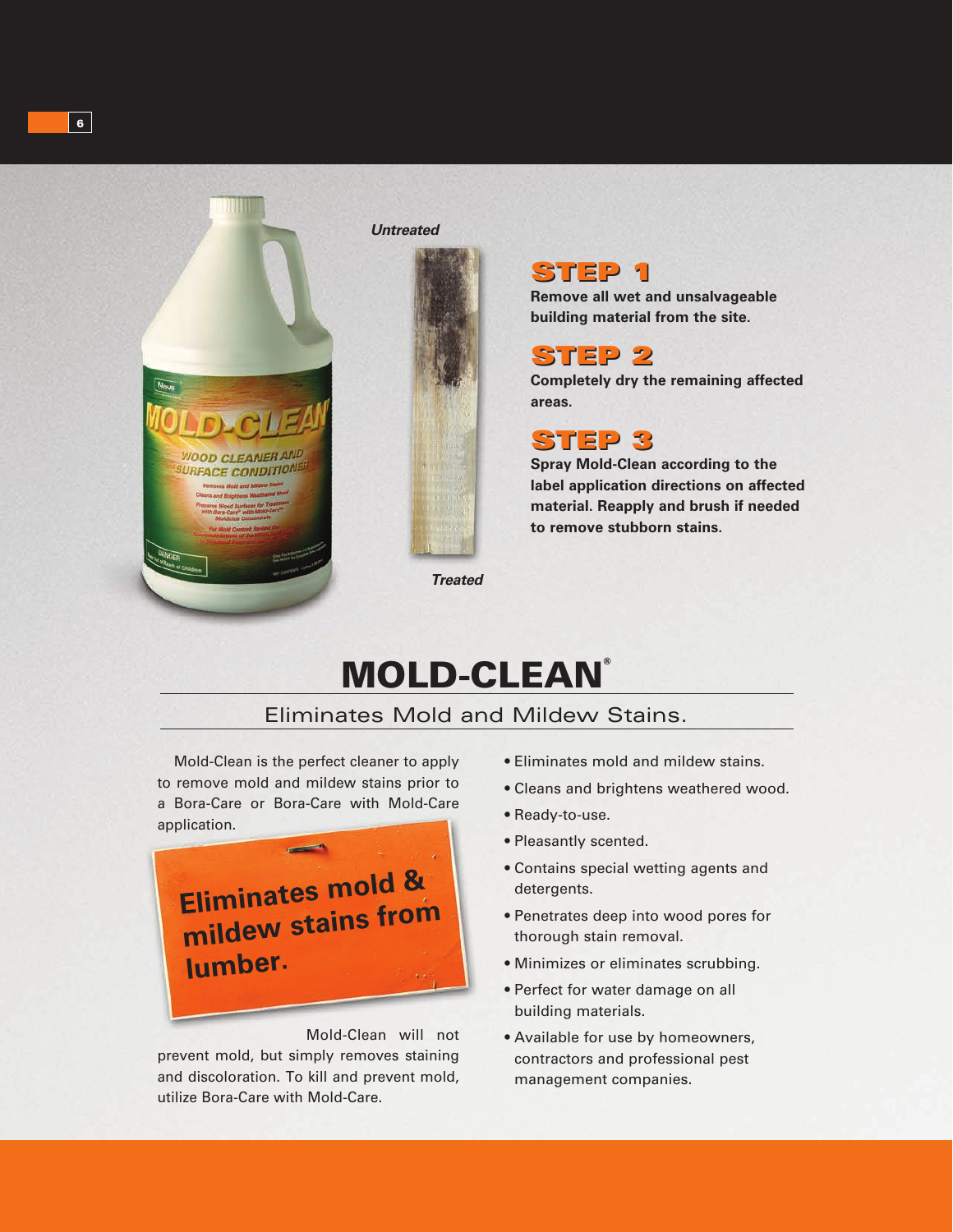### BAC-AZAP® STOPS ODOR AND ELIMINATES THE SOURCE.

Encapsulates and Eliminates All Organic Odor.

#### STEP 1 STEP 1

**Remove debris and clean area.**

#### STEP 2 STEP 2

**Apply according to label application instructions directly to source of odor and its surrounding areas. Wet areas thoroughly with product.**

#### STEP 3 STEP 3

**Allow to work. No rinsing required.**

### STEP 4 STEP 4

**For large areas, dilute 1:1 with water.**

In any water damage situation, odors can range from being a simple nuisance to unbearable.

Bac-Azap is a unique formulation that immediately encapsulates any organic odor. The odor-consuming bacteria in Bac-Azap will create a colony by doubling their population every 20 minutes until their food source—the organic odor—literally has been consumed. Once there is no food supply remaining, the bacteria will die, leaving behind only carbon dioxide and water.

odors no matter what the cause, including those from water damage and mildew. It can be used by homeowners, contractors and professional pest management companies.

### **BAC-AZAP**

#### **can be used for any organic odor-causing matter, such as:**

- Decomposing animal matter
- Feces • Sewage odors
- Vomit

• Urine

- Grease
- Fats
- Proteins
- Garbage odors
- Pet odors
- Skunk odors

*Non-Pathogenic • Salmonella free • Non-Caustic • Biodegradable*